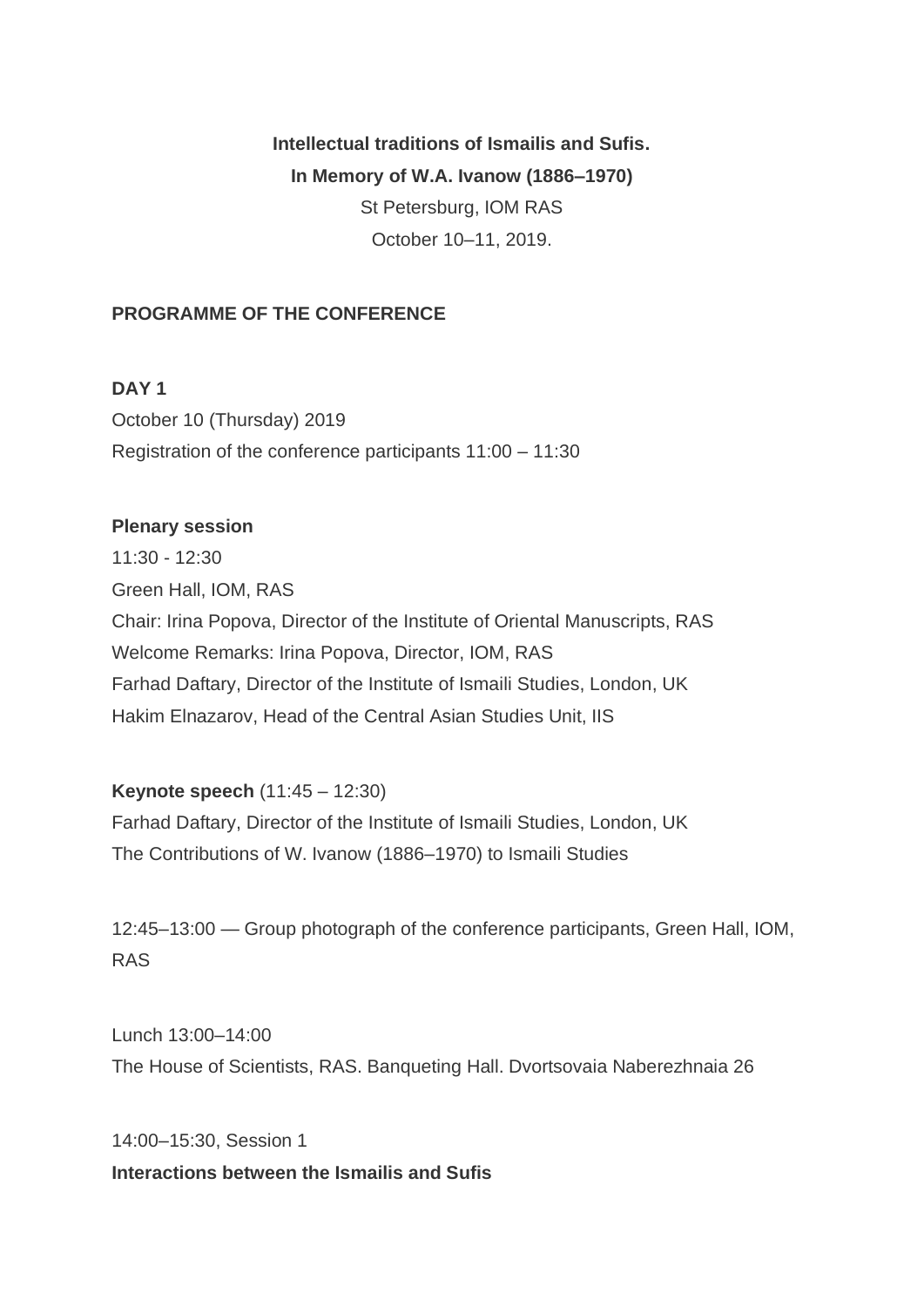Chair: Hakim Elnazarov

Janis Esots, The Institute of Ismaili Studies, London, UK

Wladimir Ivanow on the Relationship of [Sufism](https://www.iis.ac.uk/taxonomy/term/23581) and Ismailism: The Case of Laʿl Shahbāz Qalandar (in English)

Daryoush Mohammad Poor, The Institute of Ismaili Studies, London, UK: Nizārī Ismailis and Sufis before the Mongol Invasion (in English)

Aleksey Khismatulin, Institute of Oriental Manuscripts, St. Petersburg Devices of Anti[-Shia](https://www.iis.ac.uk/taxonomy/term/23621) and Anti-Ismaili Ideology in the Administrative Literature of Saljūqs (in Russian)

Coffee Break 15:30–16:00

16:00–16:30 — a visit to exhibition The Manuscript Heritage on the Banks of the River Neva / Tour of the Novo-Mikhailovskii Palace/ excursion

16:30–18:00, Session 2

# **The Influence of Sufism on the Traditions of Central Asian Ismailis**

Chair: Stanislav Prozorov, IOM, RAS

Hakim Elnazarov, The Institute of Ismaili Studies, London, UK: Sufism and Central Asian Ismailism (in English)

Davlat Khudonazarov, Independent scholar: Mourning and the "blackness of death" in the culture of the Tajik Ismaʿīlīs (in Russian)

Leila Dodykhudoeva, The Institute of Linguistics, RAS, Moscow: Confessional and Regional Aspects of Meaning of the Term ['Pir'](https://www.iis.ac.uk/taxonomy/term/23936) (in English)

19:00 Dinner in the restaurant 1001 Nights, 21 Millionnaia Street

DAY 2: October 11 (Friday) 2019

# 10:00–11:30 Session 3

# **W.A. Ivanow and the Study of Philosophical Ismailism**

Chair: Janis Esots

Ramazon Nazariev, Tajik State Pedagogical University, Dushanbe, Tajikistan: Wladimir Ivanow and Philosophical and Religious Doctrines in Ismailism (in Russian) Nazarkhudo Dastambuev, Tajik National University, Dushanbe Tajikistan: Wladimir